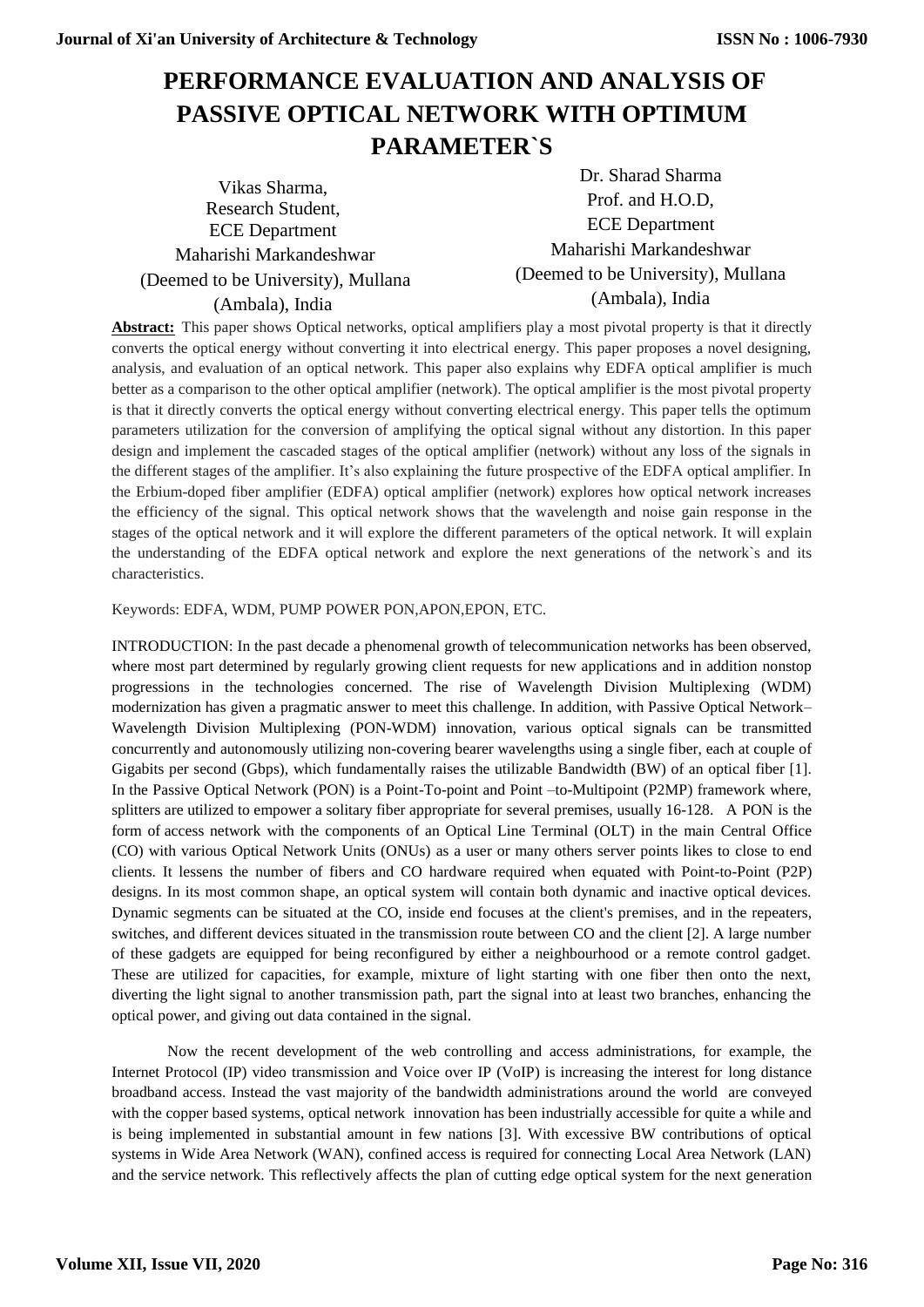structures and innovations. There are key arrangements of fiber based methodology elected to convey in systems. One is Active Optical Network (AON) and another is PON. The previous relies upon active components and in PON no active components are used. [4].

**OPTICAL NETWORK:** Optical systems are high-limit media transmission systems dependent on optical advancements and parts that give steering and rebuilding at the bandwidth range just as bandwidth based methods [5]. In this utilizes optical cables for information transmits. To enhance with the throughput of the system and to limit transmission delay, the system framework must both lessen the occasions a message is prepared by the central hubs and must streamline the handling at every hub. The unpredictable idea of large portion of the current systems doesn't really permit this. Subsequently unpredictable routing tables are frequently used to settle on directing choices requiring complicated and tedious handling. In optical networks, clients are requesting more services and alternatives are conveying more and diverse sorts of information traffic. It gives the required BW and adaptability to empower start to finish wavelength administrations. Fiber offers a

huge BW than regular copper links. A solitary optical cable has a potential BW in the order of  $50THz$ .

Moreover, it has minimal effort, amazingly very low bit error rate (normally  $10^{-12}$ , contrasted with  $10^{-12}$ copper links). Subsequently, most favoured mechanism in the information transmits within the lower bit rate in excess of couple of many Mb/s every moment more than any separation within one km. In the additionally favoured methods for acknowledging short distance (a couple of meters to several meters), rapid (Gbps or more) interconnection inside extensive frameworks. In the previous couple of decades, optical fibers have been generally established in a wide range of media transmission systems. Optical fibers are utilized in two ages of optical systems. In the original, it was basically utilized for transmission and just to give broadcasting ability, since it gives low Bit Error Rate (BRR) and higher limits than copper links. All the exchanging and other sharp system capacities were dealt with the use of electronics components. Subsequently, the BW was restricted by

the hardware at the fiber endpoints. Right now, transmission rates are confined to  $10$  Gbps (OC-192) in monetarily accessible frameworks. The main Advantage in the fibres' is to huge BW is additionally taken by a strategy called Dense Wavelength Division Multiplexing (DWDM), where the optical BW is alienated into add up to many channels on various wavelengths and each channel works at electronic rate. These wavelengths do not overlap with one another as long as the channel space is sufficiently substantial. Other than the huge BW, WDM systems can likewise give information straightforwardness in which the system may acknowledge information at any speed and according to any standard frames. Information lucidity might be acknowledged through all-optical (single-bounce) transmission and exchanging of signals. In an all-optical system, information is exchanged from source to goal in optical shape without experiencing any optical to electrical change [6, 7].

#### **EDFA Design:**

The key element of EDFA optical amplifier (network) innovation is the Erbium Doped cable/fiber (EDF), is an ordinary optical fiber doped with erbium. Essentially, EDFA dependents on the length of the optical fiber (EDF) , a pump laser, and a WDM combiner. The WDM combiner is for joining the sign and siphon wavelength, with the goal that they can engender at the same time through the EDF. EDFA can be planned that siphon vitality spreads a similar way as the sign (forward siphoning), the other way to the sign (in reverse siphoning), or both sides simultaneously. The pump vitality may either by 980nm pump laser or 1480nm pump laser, or a mix of both. The most widely recognized arrangement is the forward siphoning design utilizing 980nm siphon vitality. Since this setup exploits the 980nm semiconductor siphon laser diodes, which highlight compelling cost, dependability and low power utilization.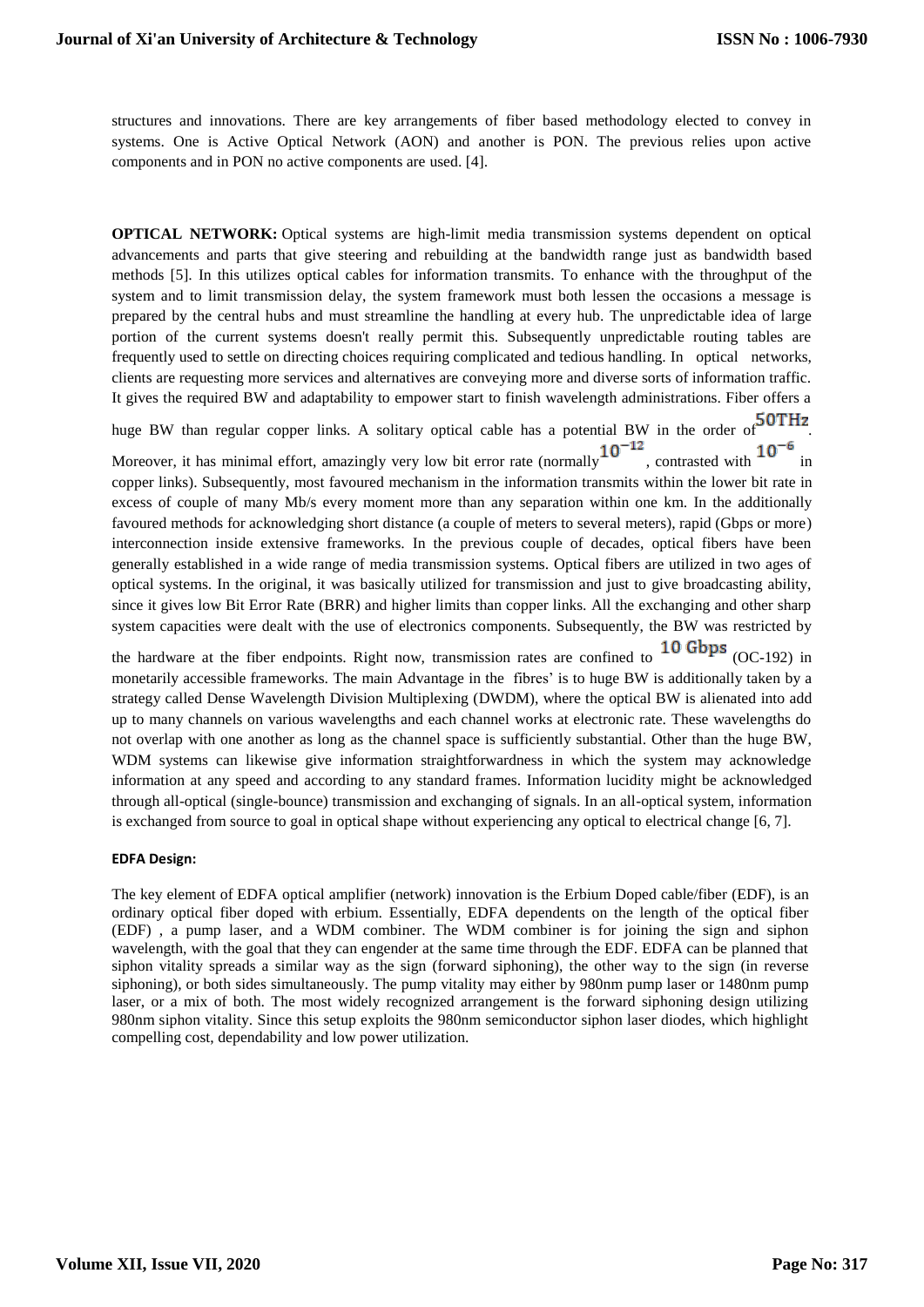

**Figure 1.1 Basics of EDFA (Optical network)**



**Figure 1.2 Erbium Doped Fiber Optical Amplifier**

## **Optical Network Design:**

in this network optical amplifier (network) shows the simulation results with the gain and wavelengths, with noise and wavelength.



**Figure:1 First Stage of optical network design. Fig:1(a) Gain Versus Wavelength Fig:1(b) Noise Versus Wavelength**

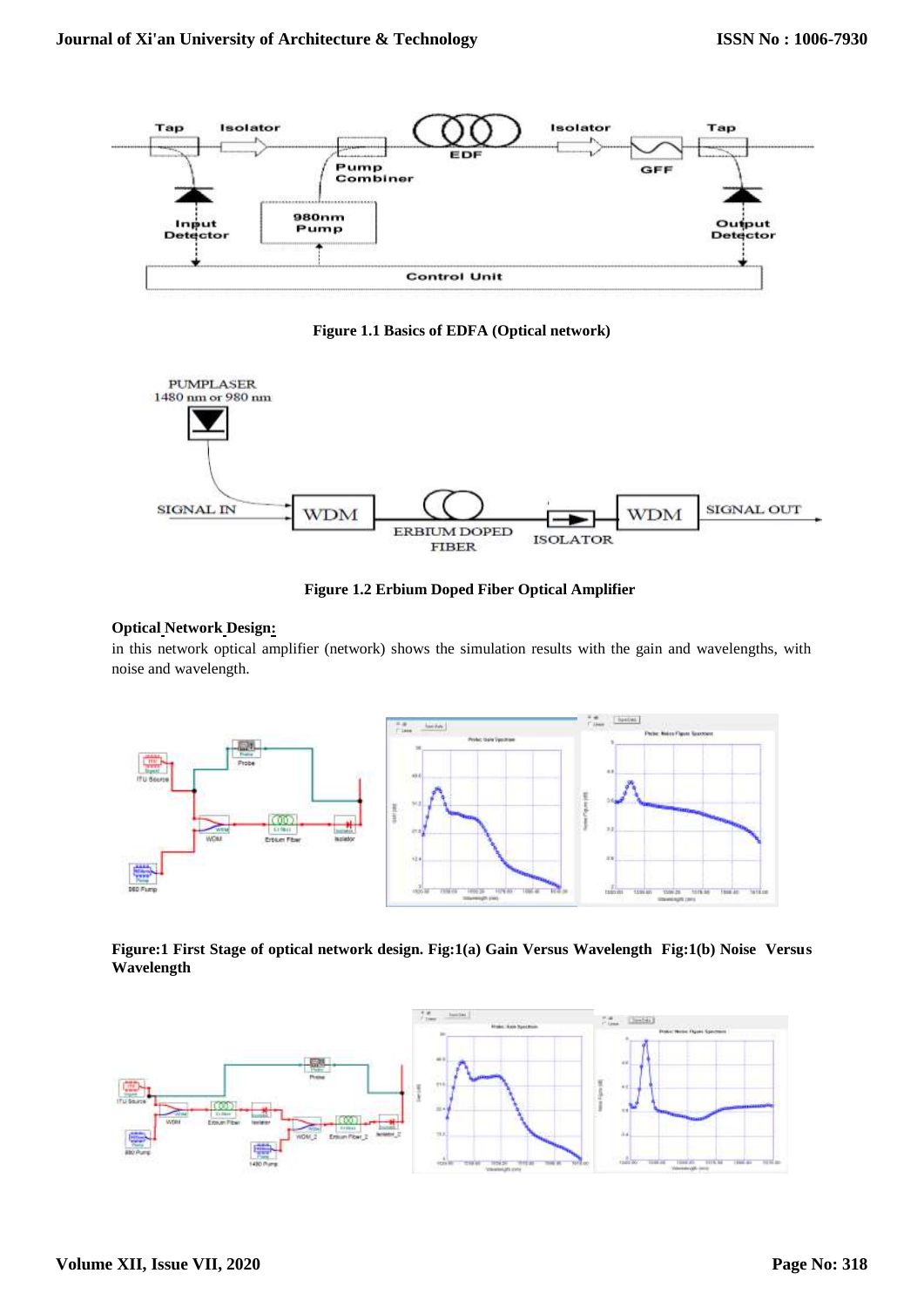**Fig:2 Second Stage of Optical Network Design Fig:2(a) Gain Versus Wavelength Fig:2(b) Noise Versus Wavelength**



**Fig:3 Third Stage of Optical Network Design Fig:3(a) Gain Versus Wavelength Fig:3(b) Noise Versus Wavelength**



**Fig:4 Forth Stage of Optical Network DesignFig:4(a) Gain Versus Wavelength Fig:4(b) Noise Versus Wavelength.**

#### **Results and discussion:**

**After** the simulation results of the entire optical network shown in the figures (1-4). In these results shown that the gain and noise both changed when the wavelength has been changed. When first part or the phase of the EDFA network shows that standard gain minimum and the gain flatness shown after the signal passes from the half distance of the wavelength and suddenly decay after certain period it will be constant as shown in the figure 1.1(b and c). When second stage of the EDFA optical amplifier (network) is designed the maximum gain increases and the wavelength also increases as shown in the figure2.1 (b, c). After the final phase in the optical amplifier (network) shows simulation results shows that the previous results are not good but fourth stage results after simulation is much better as compares to the others as shown in figures 4.1(b,c). The parameters as shown in the table 1.1 check the simulation results and see the difference between all the stages.

| Table 1.1      |                          |                   |                 |                  |                    |  |  |  |
|----------------|--------------------------|-------------------|-----------------|------------------|--------------------|--|--|--|
| Sr.            | <b>Optimum Parameter</b> | Optical network   | Optical network | Optical network  | Optical network    |  |  |  |
| No.            |                          | (First)<br>Stage) | (Second Stage)  | (Third<br>Stage) | Stage)<br>(Fourth) |  |  |  |
|                |                          | results in dB.    | results in dB.  | results in dB.   | results in dB.     |  |  |  |
|                | Standard gain            | 27.801            | 32.485          | 34.531           | 35.929             |  |  |  |
| 2              | Maximum gain             | 36.967            | 40.368          | 40.670           | 43.891             |  |  |  |
| 3              | Minimum gain             | 3.487             | 4.670           | 5.389            | 5.710              |  |  |  |
| $\overline{4}$ | Gain flatness (p-p)      | 33.480            | 35.991          | 35.281           | 38.181             |  |  |  |
| 5              | Gain Flatness (rms)      | 10.586            | 11.750          | 11.973           | 12.092             |  |  |  |
| 6              | Gain tilt                | 17.816            | 15.066          | 8.814            | 0.125              |  |  |  |

 $\overline{a}$  1.1

This optical network design shows that the optimum parameters of the optical amplifier (network).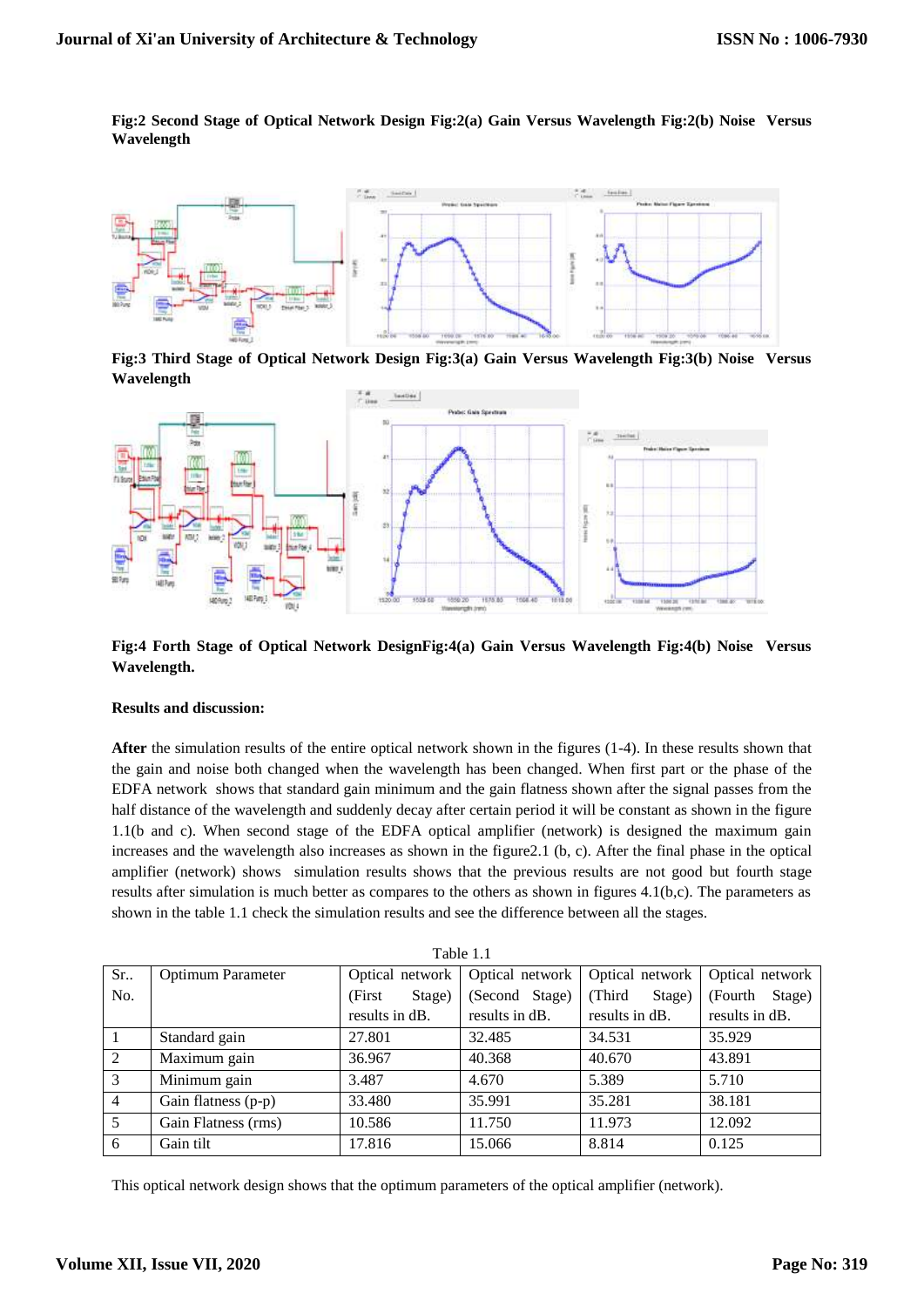In this paper explore the different changes of the gain and noise when the wave length of different stages of EDFA amplifier. In this ranges of the wavelengths used in between the 1550 nm -1620 nm. The software used for the designing of the optical network is GM and FOSP for the designing of optical amplifier optical network into the maximum range of the gain increases and gain decreases with wavelength goes to zero in the maximum reach of wavelength in the case of noise also it is also increases slowly to the peak and after that it will slowly decay at last it reach the zero at the maximum value of the wavelength.

#### **The Optimum Parameter of the optical network:**

Table 1.2 shows that the optimum parameters after the results or the simulation results of the optical amplifier (network).

| S1. | Optimum Parameter's                        | Range in (First | in<br>Range | Range<br>in    | Range in<br>(Forth |
|-----|--------------------------------------------|-----------------|-------------|----------------|--------------------|
| No. |                                            | $Stage)$ %      | (Second)    | (Third Stage)% | $Stage)$ %         |
|     |                                            |                 | $Stage)$ %  |                |                    |
|     | Power<br>conversion<br>efficiency          | 29.944          | 39.361      | 40.541         | 41.213             |
| 2   | <b>Ouantum</b><br>conversion<br>efficiency | 47.113          | 48.295      | 47.014         | 46.656             |

#### **Optimum parameter`s optical network**

#### **Conclusion:**

In this paper demonstrates the distinctive optical parameters in the various phases of the optic al organize. In this system each stage gives the better outcome for the past stage yet in this system can likewise be adjusted with the diverse optical improvement strategies with the assistance of wavelength division multiplexing methods like OFDM, TWDM, PON, and so forth for the progression of the optical system it tends to be shown with versatile information rates for changing connection misfortune spending plan, utilizing propelled balance arrangement, for example, OFDM. In this paper shows that the wavelength and gain changes during the transmission but still it can be improved also. But in this paper the gain and noise changes with respect to the wavelength after certain level it will be constant and does not changes in the further increases the gain. So this paper can also improve in the furtherr stages of the optical amplifier (network) but in this paper shows the maximum utilization of the amplifier with the improved parameters.

### **References:**

- **1** Keri M., et.al., 2011, "Wavelength Assignment in Multi-Carrier Distributed Optical Ring Networks with Wavelength Reuse", *Journal of Optical Communication Network*, Volume 3, Number 4, pp. 281-289.
- **2** Y. Satoshi, et.al, 2013."Full-Duplex, Extended-Reach 10G-TDM OCDM- PON System Without En/Decoder at ONU", *IEEE Journal of Lightwave Technology*, Volume 31, Issue Number 1, pp 43-49.
- **3** C. Lin, et.al.., 2006, "Broadband Optical Access Networks and Fibre-to-the-Home: Systems Technologies and Deployment Strategies", ISBN: 978-0-470-0947, July 2006, *John Wiley & Sons,* Ltd., Chapter 1, pp 1-16
- **4** R. Low, 2005, "What's next after DSL- passive optical networking?", *Journal of Communications Network,* Volume 4, Number 1, pp. 49-52.
- **5** Ashok Kumar, et.al. 2013 "Optimization in Optical Communication Networks: Issues and Challenges", *In: Proceedings of IRISET ICEMCE'2013 and ICHCES'2013*, March 15-16, Pattaya, Thailand, pp 51-56
- **6** [Jiling Zhong,](https://www.researchgate.net/scientific-contributions/2022660512_JILING_ZHONG?_sg=wpkYwyCpXmKEF6RNsYjKNk9_8x5nRs3F7rqRsan6k_y9YJt_HN2krDMCpnqI8sKApWfCDj0.O6CK58SDG_vvLGk1ZlSjI1DRjTxLrH2v-ByEr-7oVsQAHoVCWSGfHrnwFQaLNtA-8y7Y22LLfB0mcz5bC2suFQ) "UPPER BOUND ANALYSIS AND ROUTING IN OPTICAL BENES NETWORKS", Computer Science Dissertations, Department of Computer Science, Georgia State University ScholarWorks@GeorgiaStateUniversity,[Availableonline][:https://pdfs.semanticscholar.org/78b2/b1a445](https://pdfs.semanticscholar.org/78b2/b1a445f1641af2f41950b84a99de64987%20%209b7.pdf) [f1641af2f41950b84a99de64987 9b7.pdf](https://pdfs.semanticscholar.org/78b2/b1a445f1641af2f41950b84a99de64987%20%209b7.pdf)
- **7** Stephen S. Jones, chief editor,2004 "The Basics of Telecommunications", *International Engineering Consortium*, Chicago, Illinois, 5th Edition, Chapter1, pp 89-145.
- **8** Tommaso Muciaccia, et.al., 2014 "Passive Optical Access Networks: State of the Art and Future Evolution", *Photonics,* 1, pp323-346.
- **9** Ning Zhang,et.al. 2010 "Re-routing Technology and Its Application in Optica Network", *[International Conference on Innovative Computing and Communication and Asia-Pacific](https://ieeexplore.ieee.org/xpl/mostRecentIssue.jsp?punumber=5439158)  [Conference on Information Technology and Ocean Engineering,](https://ieeexplore.ieee.org/xpl/mostRecentIssue.jsp?punumber=5439158)* Macao, China, 30-31, pp 24-27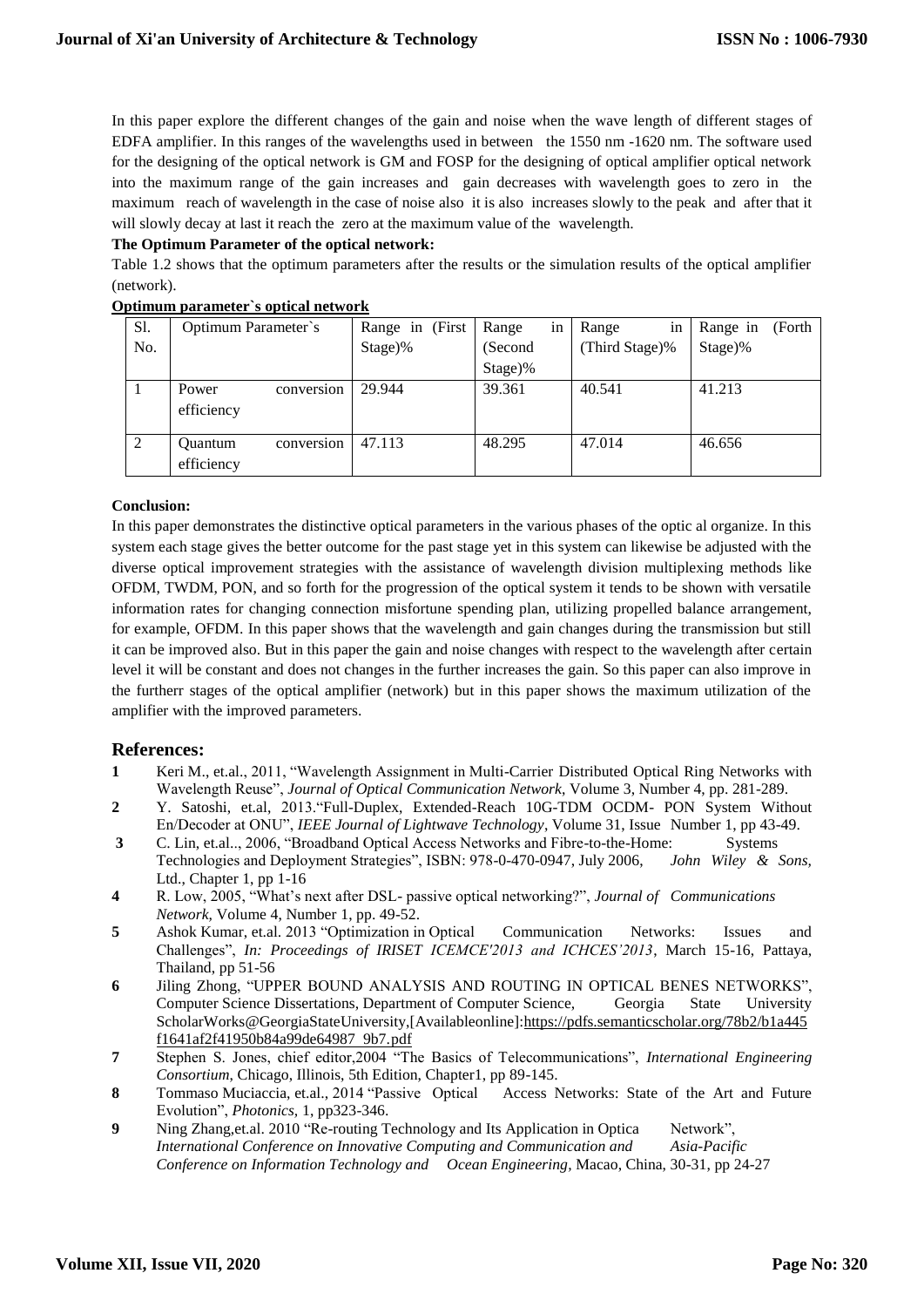- **10** Tommaso Muciaccia,et.al. 2014, "Passive Optical Access Networks: State of the Art and Future Evolution", *photonics,* 323-346.
- **11** Mahmoud M. et.al/ April 2014 "Design and Implementation of a Fiber to the Home FTTH Access Network based on GPON", *International Journal of Computer Applications* Volume 92 – No.6, pp 30-42.
- **12** N. Ansari,et.al. 2013 Media Access Control and Resource Allocation: For Next Generation Passive Optical Networks, Springer *Briefs in Applied Sciences and Technology,* Springer-Verlag New York, DOI: 10.1007/978-1-4614-3939-4 2, 2013, 1st edition, chapter 2, pp 11-22.
- **13** McGarry, et.al. 2006 A.: Bandwidth management for WDM EPONs. *OSA Journal of Optical.Networking*. Number5, Issue9, pp.637–654.
- **14** Wei, W. et.al, 2008, "MAC protocols for optical orthogonal frequency division multiple access (OFDMA)-based passive optical networks", *In: Optical Fiber communication/National Fiber Optic Engineers Conference, OFC/NFOEC.* Conference on, pp.1–3, 24–28,
- **15** Jae Hyoung Yoo,2015 ["generic reliability assurance requirements for passive optical components"](http://telecom-info.telcordia.com/site-cgi/ido/docs.cgi?ID=SEARCH&DOCUMENT=GR-1221&), addresses the long-term reliability of passive optical components, *GR- 1221- CORE.* Issue 2, Chapter 2, pp-2-2.
- **16** J.S. Vardakas; et.al. April 2011 "An analytical approach for dynamic wavelength allocation in WDM-TDMA PONS servicing on–off traffic," *IEEE/OSA journal of optical communications and networking*, Volume 3, Number.4, pp.347-358.
- **17** G. Kramer; et.al. Feb 2002, "Ethernet passive optical network (EPON): building a next-generation optical access network," *IEEE Communications Magazine*, Volume.40, Number.2, pp.66-73.
- **18** D. B. Payne. et.al. [2002, "The future of fiber access systems,](http://www.springerlink.com/content/v0r4hv1h21q60731/fulltext.pdf)*" BT Technology Journal,* Volume. 2, [pp. 104–114.](http://www.springerlink.com/content/v0r4hv1h21q60731/fulltext.pdf)
- **19** Crochat Olivier, et.al. 2000,"Protection Interoperability for WDM Optical Networks", *IEEE/ACM transactions on networking*, Volume 8, Issue Number 3, pp 384-395.
- **20** Albert P., et.al., 2012. "Strategies for Virtual Optical Network Allocation", *IEEE Communications Letters,* Volume 16, Number 3, pp. 268-271.
- **21** Satish Sharma, May 2013, "A Review of PON", *International Journal of Application or Innovation in Engineering and Management (IJAIEM),* Volume 2, Issue 5.pp 181-187.
- **22** Biswanath Mukherjee, 2006, "Optical WDM Networks", *Springer, US,* DOI: 10.1007/0- [387-29188-1,](http://dx.doi.org/10.1007/0-387-29188-1) Chapter 2, pp.223-273
- **23** Jae Hyoung Yoo, 1999 ["generic reliability assurance requirements for passive optical components"](http://telecom-info.telcordia.com/site-cgi/ido/docs.cgi?ID=SEARCH&DOCUMENT=GR-1221&), addresses the long-term reliability of passive optical components, *GR- 1221-CORE.* Issue 2, Chapter 2, pp-2-2.
- **24** ITU-T. 2009. *Transmission systems and media, digital systems and networks. [Online]. 4 November*. Available: [http://www.itu.int/rec /T-REC-](http://www.itu.int/rec%20%20/T-REC-)
- **25** Quayle, J.A., et.al. 1998, "Achieving global consensus on the strategic broadband access network the Full Service Access Network initiative", *BT Technology Journal*, Volume 16, Number 4, pp 58-70.
- **26** IEEE P802.3av 10G-EPON Task Force. 2009. [Online], 14 October. Available: *[http://www.ieee802.org/3/av/.](http://www.ieee802.org/3/av/)*
- **27** S. Ricciardi, et.al. 2012 "GPON and EP2P: A techno-economic study," in *Networks and Optical Communications (NOC),* 17th European Conference on, pp. 1-6
- 28 S. Gorshe et.al. 2009. "Introduction to IEEE 802.3 av 10Gbit/s Ethernet Passive Optical Networks (10G EPON)," *China Communications*, Volume 6, pp. 136-147.
- **29** J. O. Anaman et.al. 2012 "Correlation properties and performance evaluation of 1- dimensional OOC's for OCDMA," in *Devices, Circuits and Systems (ICDCS), International Conference* on, 2012, pp. 167-171.
- **30** M. Garg et.al. 2013 "Implementation and performance analysis of three dimensional (3D) space/wavelength/time single pulse per plane codes with direct detection," *Optik International Journal for Light and Electron Optics*, Volume. 124, pp. 6069-6073,
- **31** Z. Zhou, et.al. "Experimental Demonstration of Symmetric 100-Gb/s DML-Based TWDMPON System," Photonics Technology Letters, IEEE, Volume.27, pp. 470-473, 2015.
- **32** Cuda, et.al. "Building a Low-Energy Transparent Optical Wide Area Network with Multi-paths", *Journal of Optical Communication*, pp. 58-63, Volume.5, Number1, 2013.
- **33.** Ashok Kumar, V. K. Banga, AmitWason, "Optimization In Optical Communication Networks: Issues And Challenges,"Iriset Icemce'2013 And Ichces'2013, March 15-16, Pattaya, Thailand.
- **34.** Vikas Sharma, Ravinder kumar kamal kumar Sharma"A Review: Analysis the fir filter using an adaptive techniques method" International journal of recent research aspects, march 2017,pp.20-22.